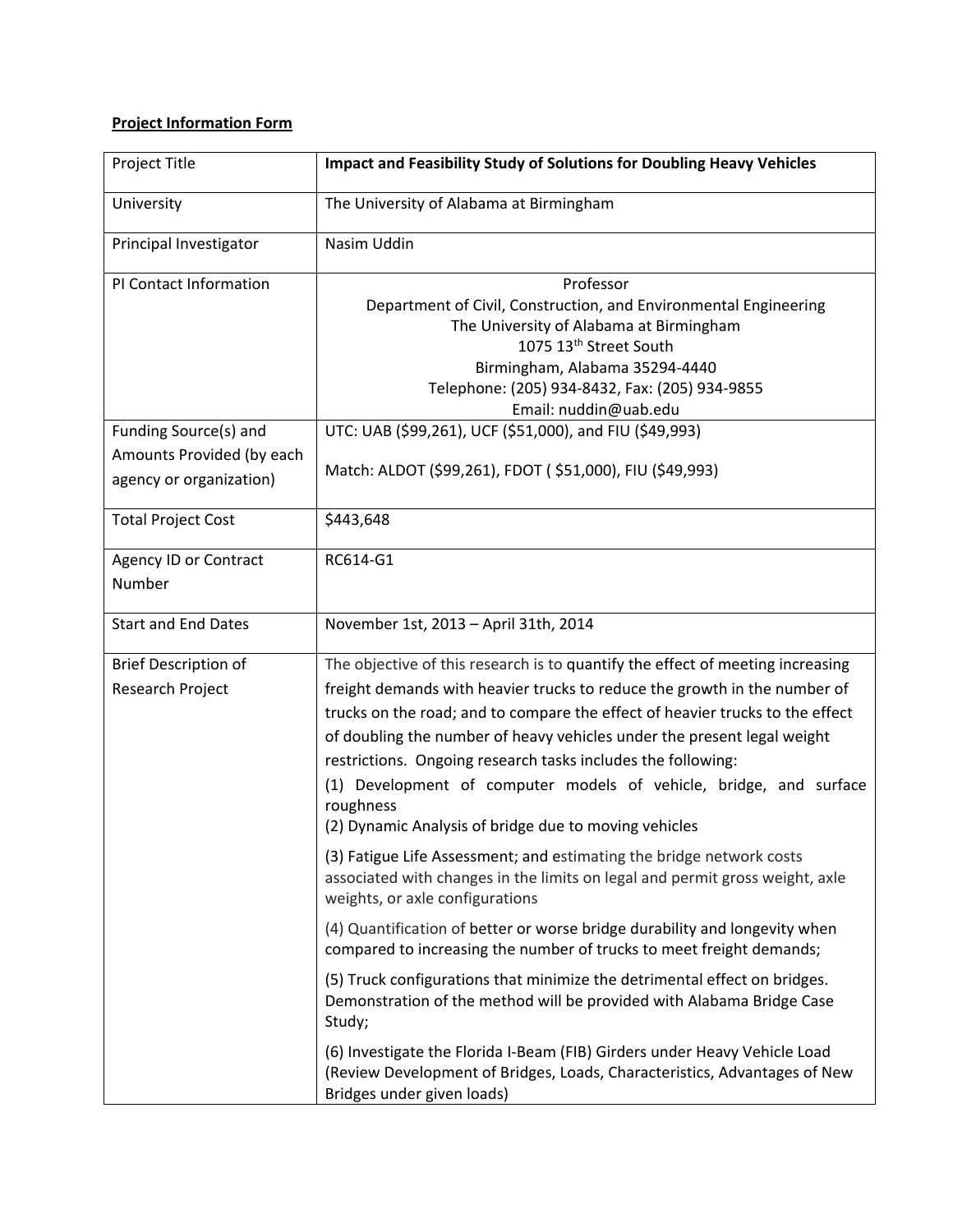|                                                                                                    | (7) Development of FE Models of 3 Bridges (w/AASHTO & FIB Girders)<br>(Detailed Model Details, Evaluation, Load Rating Analysis)                                                                                                                                                                                                                                                                                                                                                                                                                                                                                                                                                                                                                                                                                                                                                                                                                                                                                                                                                                                                                                       |
|----------------------------------------------------------------------------------------------------|------------------------------------------------------------------------------------------------------------------------------------------------------------------------------------------------------------------------------------------------------------------------------------------------------------------------------------------------------------------------------------------------------------------------------------------------------------------------------------------------------------------------------------------------------------------------------------------------------------------------------------------------------------------------------------------------------------------------------------------------------------------------------------------------------------------------------------------------------------------------------------------------------------------------------------------------------------------------------------------------------------------------------------------------------------------------------------------------------------------------------------------------------------------------|
| Describe Implementation of<br>Research Outcomes (or why<br>not implemented)<br>(Attach Any Photos) | $\triangleright$ A method to characterize the representative vehicle including the<br>gross vehicle weight and axle load over a return period of interest.<br>$\triangleright$ A method and tool to characterize the bridge population sensitive to<br>the load effect and fatigue<br>$\triangleright$ The simulation and code can be used for both steel girder<br>and prestressed concrete bridges; and for innovative bridge<br>solutions<br>$\triangleright$ The simulation and code can be used to investigate the<br>effects of different span lengths<br>$\triangleright$ The simulation and code can be used to account for the<br>different classes of road surface roughness<br>Investigate effect of dynamic loading including the impact increasing<br>➤<br>number of heavy vehicles and/or the vehicle weight limit on the<br>service life of bridges.<br>$\triangleright$ 2D and 3D simulation technique, and written MATLAB code<br>can be used to determine the static and dynamic responses<br>of bridges traveling on the bridge and for different<br>combination of truck loads; and different vehicle speeds on<br>the dynamic response of bridges |
|                                                                                                    | Significant results from the current quarter includes the following:<br>Task 1: Develop heavy vehicle-bridge interaction model to quantify the effect<br>of meeting increasing freight demands on bridges.<br>Derivations of equations of the motion for different types of trucks<br>٠<br>$(FIU) - 100\%$<br>Develop Truck Models and Bridge Types (UAB + FIU) - 100%<br>Detailed FE Modeling of a Bridge (UAB) - 100%<br>$\bullet$                                                                                                                                                                                                                                                                                                                                                                                                                                                                                                                                                                                                                                                                                                                                   |
|                                                                                                    | Task 2. Compare the effect of heavier trucks to the effect of doubling the<br>number of heavy vehicles under the present legal weight restrictions.<br>Design of steel and prestressed concrete bridges with different span<br>$\bullet$<br>lengths (FIU) -100%<br>Write MATLAB code to solve the interaction equations for the vehicle<br>٠<br>models and beam system (FIU) - 100%<br>Dynamic Analysis of bridge due to moving vehicles (UAB+FIU) - 100%<br>$\bullet$                                                                                                                                                                                                                                                                                                                                                                                                                                                                                                                                                                                                                                                                                                 |
|                                                                                                    | Task 3. Characterize the traffic measured by WIM data in terms of its<br>influence on characteristic bridge load effect<br>Characterize WIM data to detect the most reasonable expected<br>$\bullet$<br>extreme gross vehicle weight (UAB) - 100%<br>Determine the characteristic Bridge under traffic load effects and<br>Fatigue by WIM Data (UAB+UCF) - 90%                                                                                                                                                                                                                                                                                                                                                                                                                                                                                                                                                                                                                                                                                                                                                                                                         |
|                                                                                                    | Task 4. Calculate the characteristic bridge traffic load effects bridges of                                                                                                                                                                                                                                                                                                                                                                                                                                                                                                                                                                                                                                                                                                                                                                                                                                                                                                                                                                                                                                                                                            |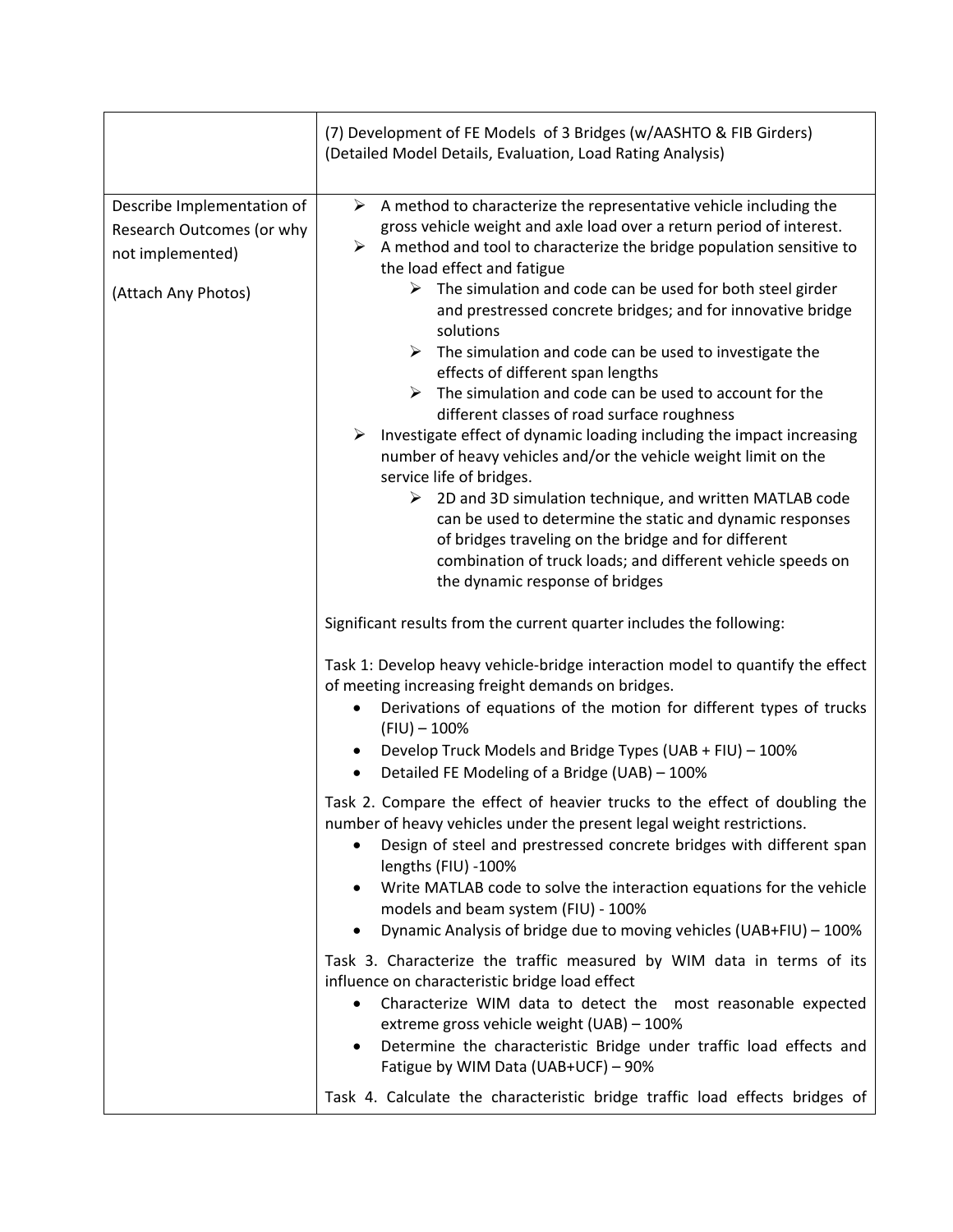|                            | different lengths.                                                                                                                            |
|----------------------------|-----------------------------------------------------------------------------------------------------------------------------------------------|
|                            | Explore existing (conventional AASHTO) and future bridges (Florida I-                                                                         |
|                            | Beam Girder) perform (UCF) - 100%                                                                                                             |
|                            | Explore Florida Legal Load effects on the existing (conventional                                                                              |
|                            | AASHTO) and future bridges (Florida I-Beam Girder) perform (UCF) -                                                                            |
|                            | 100%<br>Modeling Deck and Girders of AASHTO and FIB Girders (UCF+UAB) -                                                                       |
|                            | 80%                                                                                                                                           |
|                            | Task 5. Calculate the cost effect of increasing loads on bridges                                                                              |
|                            | Load rating of existing (conventional AASHTO ) and future bridges                                                                             |
|                            | (Florida I-Beam Girder) under AASHTO and Florida Legal Loads (UCF)<br>$-90%$                                                                  |
|                            | Probabilistic<br>analysis and<br>reliability estimation of existing                                                                           |
|                            | (conventional AASHTO) and future bridges (Florida I-Beam Girder)<br>under AASHTO and Florida Legal Loads (UCF) - 50%                          |
|                            | Evaluation of existing (conventional AASHTO ) and future bridges<br>٠                                                                         |
|                            | (Florida I-Beam Girder) under different damage scenarios (UCF) -<br>50%                                                                       |
|                            | Fatigue life assessment (FIU) - 80%                                                                                                           |
|                            | Cost impact assessment for all cost-impact categories (UAB) - 50%                                                                             |
|                            |                                                                                                                                               |
|                            |                                                                                                                                               |
|                            |                                                                                                                                               |
| Figure 1: Truck Models and |                                                                                                                                               |
| verification               |                                                                                                                                               |
|                            |                                                                                                                                               |
|                            |                                                                                                                                               |
|                            |                                                                                                                                               |
|                            | Fully Loaded ALDOT 5Axle Truck on Rigid Walls                                                                                                 |
|                            | 250000<br>140000<br>250000<br>120000                                                                                                          |
|                            | 200000<br>Z 200000<br>-100000<br>TA1 - 75000 N<br>$\frac{18}{2}0000$<br>$\frac{8}{2}$ 80000<br>Force<br>150000<br>RA1 - 75000 N               |
|                            | FA-47500 N<br>$TA2 - $3200$ N<br>RA2 - 69750 N<br>560000<br>150000<br>å<br>100000<br>\$40000                                                  |
|                            | 20000<br>ê<br>$x_{20000}$<br>50000<br>$\circ$<br>$\circ$                                                                                      |
|                            | $\circ$<br>٥<br>6<br>$\circ$<br>6<br>Time in Seconds <sup>4</sup><br>ö<br>6<br>Time in Seconds<br><b>Time in Seconds</b>                      |
|                            | Reaction Force vs. Time Curve For Front Axle<br>Reaction Force vs. Time Curve For Trailer Axle<br>Reaction Force vs. Time Curve For Rear Axle |
|                            | <b>Reaction Forces for ALDOT 5Axle Truck</b>                                                                                                  |
|                            |                                                                                                                                               |
|                            |                                                                                                                                               |
|                            |                                                                                                                                               |
|                            |                                                                                                                                               |
|                            |                                                                                                                                               |
|                            |                                                                                                                                               |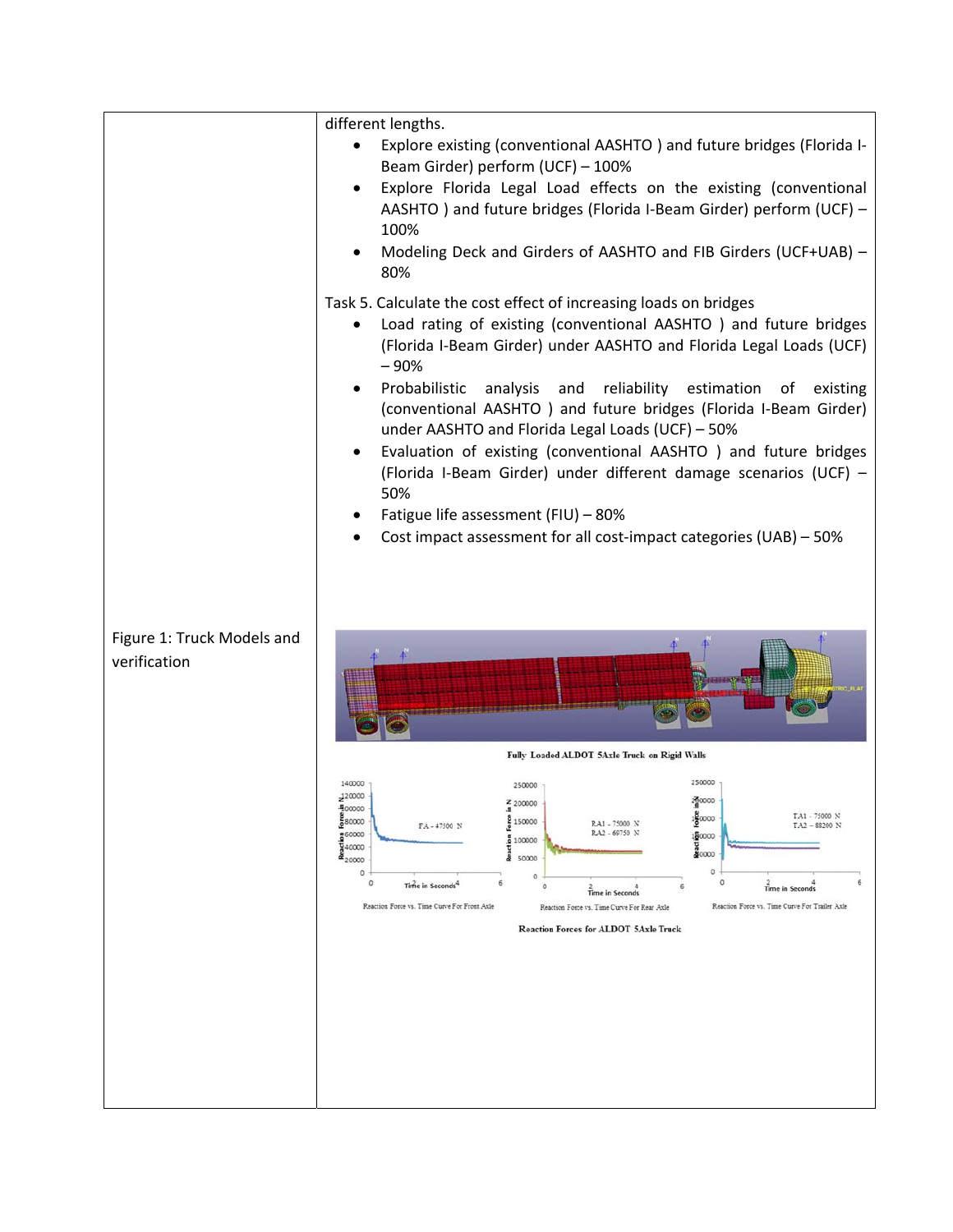## Figure 2: US‐78 Bridge Model and Verification



Figure 3: Heavy Vehicle‐ Bridge Interaction Analysis



Figure 4: Explore efficient bridge design to mitigate heavy vehicle impact

Explore the Effects of Heavy Loads on New Designs Used in Florida and other State

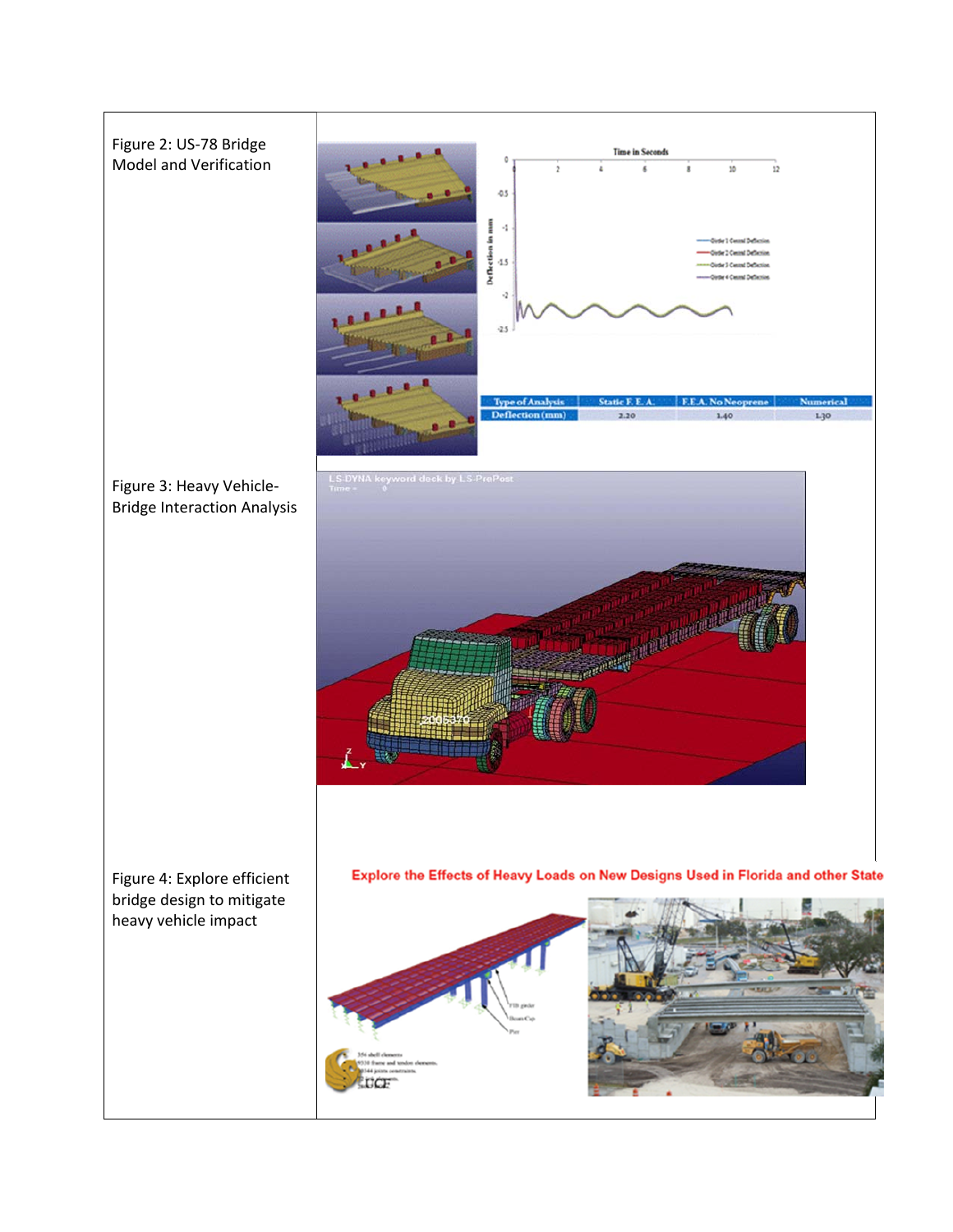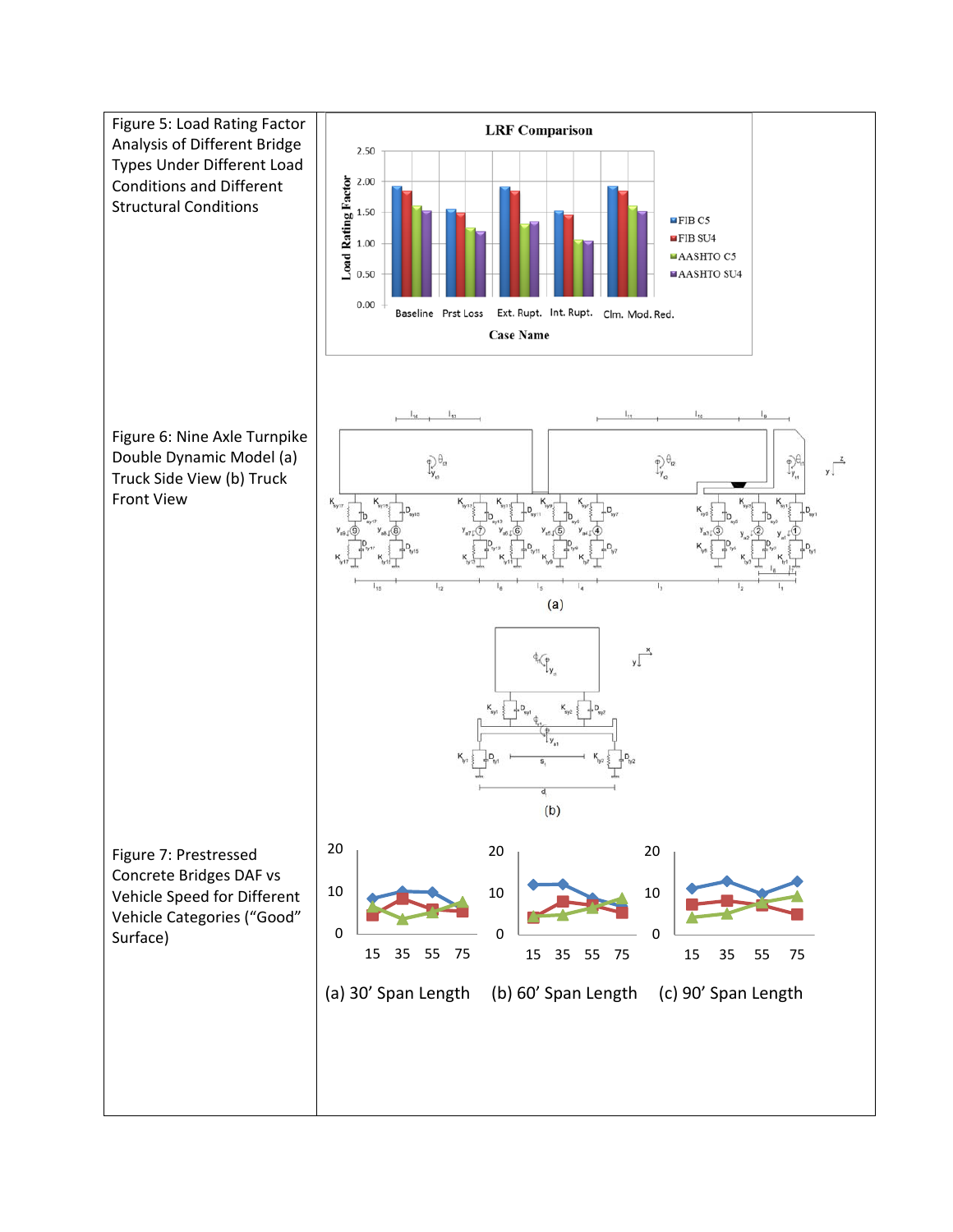